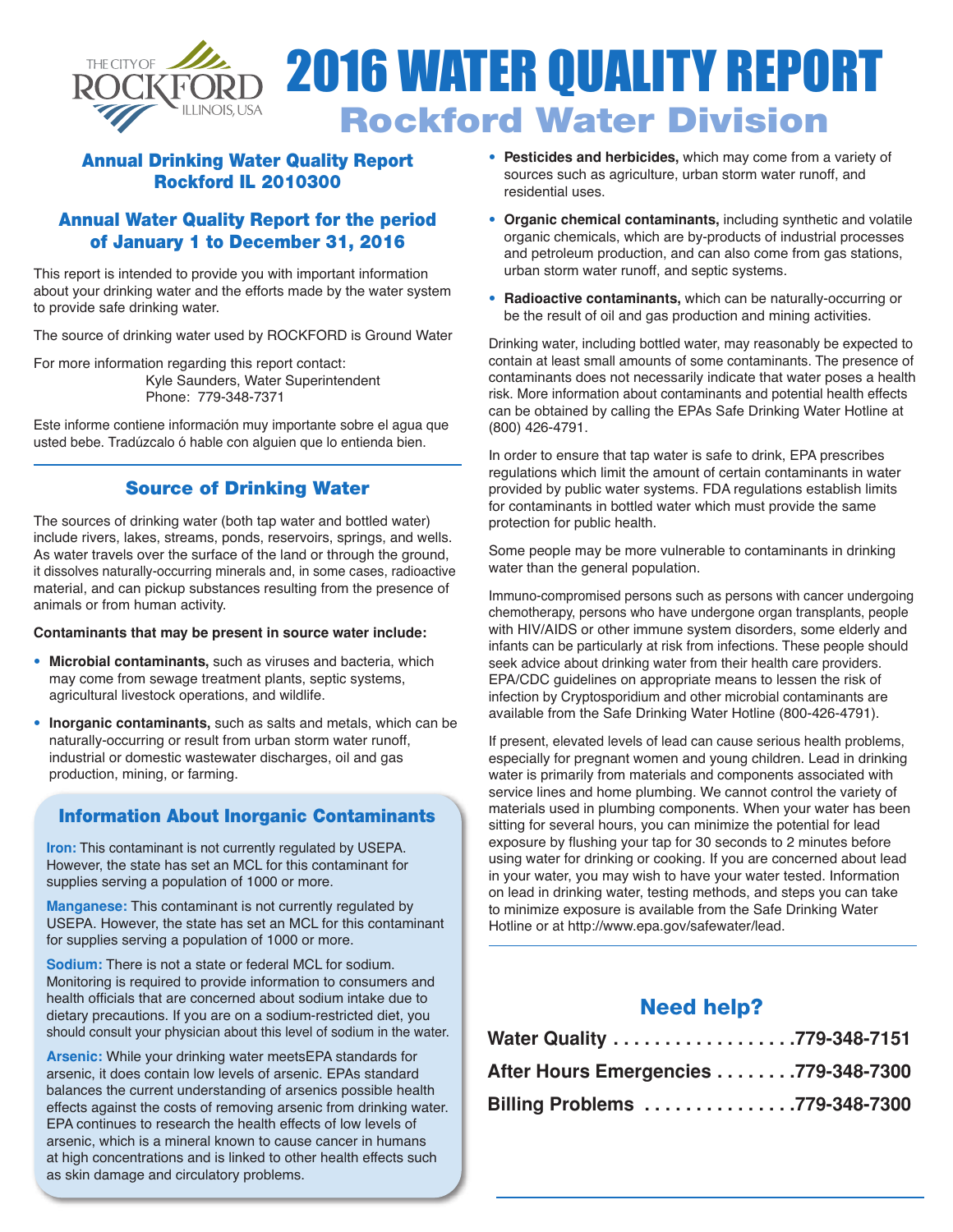#### **Source Water Assessment**

We want our valued customers to be informed about their water quality. If you would like to learn more, please feel welcome to attend any of our regularly scheduled meetings. The source water assessment for our supply has been completed by the Illinois EPA. If you would like a copy of this information, call Water Quality at 779-348-7151. To view a summary version of the completed Source Water Assessments, including: Importance of Source Water; Susceptibility to Contamination Determination; and documentation / recommendation of Source Water Protection Efforts, you may access the Illinois EPA website at http://www.epa.state.il.us/cgibin/wp/swap-fact-sheets.pl.

To determine Rockford's susceptibility to groundwater contamination, the Well Site Survey and IRWA's recharge area survey were reviewed. During the surveys of Rockford's source water protection areas, the Rockford Water Department Production Division recorded potential sources, routes, or possible problem sites within the 200 or 400 foot minimum setback zones, 1,000 foot maximum setback zones, and IRWA recorded the sites in the regulated recharge areas. Following are the results of the surveys conducted. Only the wells that have associated sites are listed. The well name is followed by the number of sites within the minimum zone, the maximum zone, and the recharge area, respectively. Group well #1 has 11 sources within 400 feet and 10 within 1,000 feet. Five additional sources are located outside the 1,000 foot zone. Group well #2 has 9 sources within 400 feet and 15 within 1,000 feet. Five additional sources are located outside the 1,000 foot zone. Unit wells #5 and #5A have 2 sources located within 1,000 feet. Unit well #9A has 8 sources within

the recharge area. Six additional sources are located outside the 1,000 foot zone and recharge area. Unit well #10 has 3 sources located within 200 feet and 8 within 1,000 feet. One additional source is located outside the 1,000 foot zone and recharge area. Unit well #13 has 1 source within 200 feet and 1 within 1,000 feet. Unit well #18 has 2 sources within 200 feet and 1 within 1,000 feet. Unit well #21 has 12 sources within 1,000 feet. Unit well #22 has 8 sources within 1,000 feet. Unit well #23 has 1 source within 1,000 feet and 15 within the recharge area. Six additional sources are located outside the 1,000 foot zone and recharge area. Unit well #24 has 2 sources within 1,000 feet and 3 within the recharge area. Seven additional sources are located outside the 1,000 foot zone and recharge area. Unit well #25 has 1 source within 200 feet and 5 within 1,000 feet. Unit well #26 has 9 sources within 1,000 feet. Unit well #30 has 1 source within 200 feet. Unit well #31 has 2 sources located outside the 1,000 foot zone and recharge area. Unit well #35 has 4 sources within 400 feet and 9 within 1,000 feet. One additional source is located outside the 1,000 foot zone and recharge area. Unit well #36 has 3 sources located within 1,000 feet. Unit well #40 has 1 source located outside the 1,000 foot zone and recharge area. The Illinois EPA considers the source water of this facility to be susceptible to contamination. This determination is based on a number of criteria including: monitoring conducted at the wells, monitoring conducted at the entry point to the distribution system, the available hydrogeologic data on the wells, and the land-use activities in the recharge area of the wells. A source water assessment is available upon request.

# **Lead and Copper**

#### **Definitions:**

**Action Level Goal (ALG):** The level of a contaminant in drinking water below which there is no known or expected risk to health. ALGs allow for a margin of safety.

**Action Level:** The concentration of a contaminant which, if exceeded, triggers treatment or other requirements which a water system must follow.

| <b>Lead</b><br><b>And Copper</b> | <b>Collection</b><br><b>Date</b> | <b>MCLG</b> | <b>Action</b><br>Level (AL) | 90th<br><b>Percentile</b> | <b>Number of Sites</b><br><b>Over AL</b> | <b>Violation</b> | <b>Likely Source</b><br>of Contamination                                                                     |
|----------------------------------|----------------------------------|-------------|-----------------------------|---------------------------|------------------------------------------|------------------|--------------------------------------------------------------------------------------------------------------|
| Copper                           | 2016                             | 1.3         | $1.3$ ppm                   | ppm                       |                                          | <b>No</b>        | Erosion of natural deposits;<br>Leaching from wood preservatives<br>Corrosion of household plumbing systems. |
| Lead                             | 2016                             | 0 ppm       | $15$ ppb                    | 4 ppb                     |                                          | <b>No</b>        | Corrosion of household plumbing systems;<br>Erosion of natural deposits.                                     |

Highest Level Detected indicates the annual running average of the analyte listed.

NOTE: The state requires monitoring of certain contaminants less than once per year because the concentrations of these contaminants do not change frequently. Therefore, some of this data may be more than one year old.

#### **Notes For Charts: The Rockford Water Division is pleased to provide you this Water Quality Report.**

If, upon its review, you should have questions or concerns, please contact Kyle Saunders, Water Superintendent (1-779-348-7371). For other information and updates to activities at the Water Division, please visit our web site at www.rockfordil.gov.